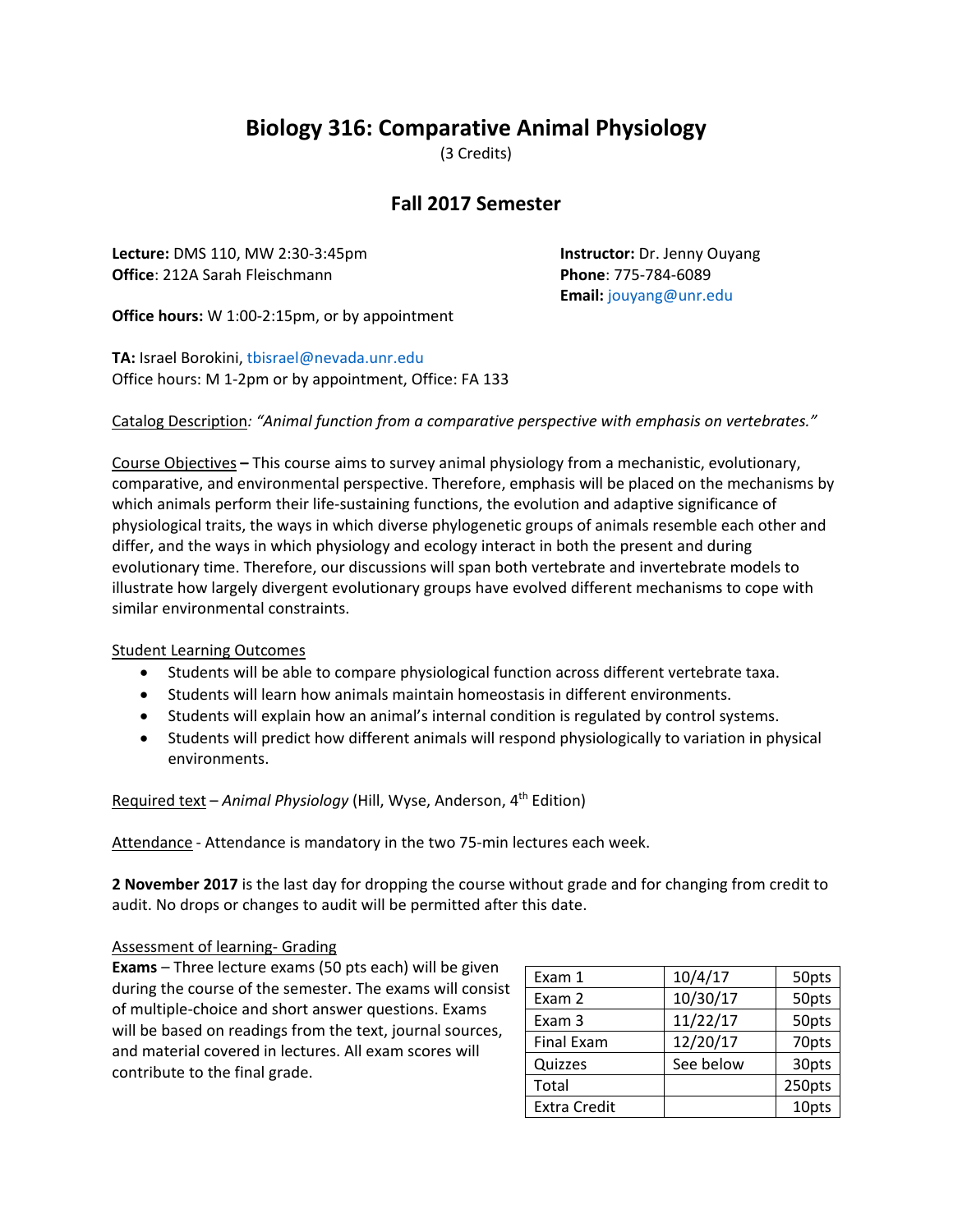**Exam Review** – You will be able to review your exam during office hours or appointments until the following exam is given. Once the next exam is given, you may no longer review a previous exam because it will be archived.

**Exam Make‐Up Policy** ‐ Exams must be taken at the scheduled times unless a student has a [justifiable](http://www.unr.edu/criminal-justice/student-resources/policies/missed-exams)  [excuse](http://www.unr.edu/criminal-justice/student-resources/policies/missed-exams) and receives approval in advance from Dr. Ouyang. If a student misses an exam due to an emergency and provides verifiable documentation, the student may request to take a makeup exam. Make‐up examinations will be considered on a case‐by‐case basis**.** Make‐up work of any kind is at the discretion of the professor, per university policy, and may be refused by the professor. Dr. Ouyang will never allow more than one make‐up examination for a given student regardless of the circumstances. **Quizzes** – Three Web Quizzes will be administered through WebCampus/Canvas. Each quiz will be worth 10 points. Quizzes will open one week prior to each lecture exam and remain open for one week. Quizzes must be completed prior to the closing of the one‐week quiz period, and quizzes will not be re‐ opened after the closing date.

**Extra credit** – Extra credit is given through participation in class quizzes and discussion questions. We will be using the platform TopHat (join code: 479473). Students who participate in >70% of the daily questions will receive 10 pts extra credit. Extra credit for midterm and final course evaluations available. **Grades** – Whole letter grades, A – F will be assigned. The grading scale is as follows: A (≥ 89.5%), B (89.4‐ 79.5%), C (79.4‐69.5%), D (69.4‐59.5%), F (≤ 59.4).

Final value will be rounded to the nearest tenth of a percentage (e.g. 69.49% = D, 69.50% = C), there will be no exceptions. Plus/minus grades will not be assigned for any reason.

**Email** is an acceptable method to contact your instructor with questions. Dr. Ouyang will respond to emails within 48 hours, not including weekends. Sending of an email does not automatically give you permission to miss an exam. Please be courteous in your email with advanced proofing and include your name. Consider your email to be a formal piece of writing.

Academic Dishonesty Statement ‐ Cases of academic dishonesty are viewed as a serious violation for the student code of conduct. Examples of academic dishonesty include, but are not limited to:

- Copying homework assignments.
- Cheating on quizzes or exams including sharing answers with students in other sections of the course.
- Including information in written assignments without proper citations.
- Any use of a cellular phone for any reason during an exam will result in immediate failure of the course.

**Any occurrence of academic dishonesty will result in a student receiving an F for the course**. See the "Student Conduct Information" section of the UNR General Catalog for specific University policies and procedures regarding academic dishonesty.

Statement on Audio and Video Recording - "Surreptitious or covert video-taping of class or unauthorized audio recording of class is prohibited by law and by Board of Regents policy. This class may be videotaped or audio recorded only with the written permission of the instructor. In order to accommodate students with disabilities, some students may be given permission to record class lectures and discussions. Therefore, students should understand that their comments during class may be recorded."

Disability statement- Any student with a disability needing academic adjustments or accommodations is requested to contact both the instructor and the Disability Resource Center (Thompson Building ‐ 107), as soon as possible to arrange for appropriate accommodations.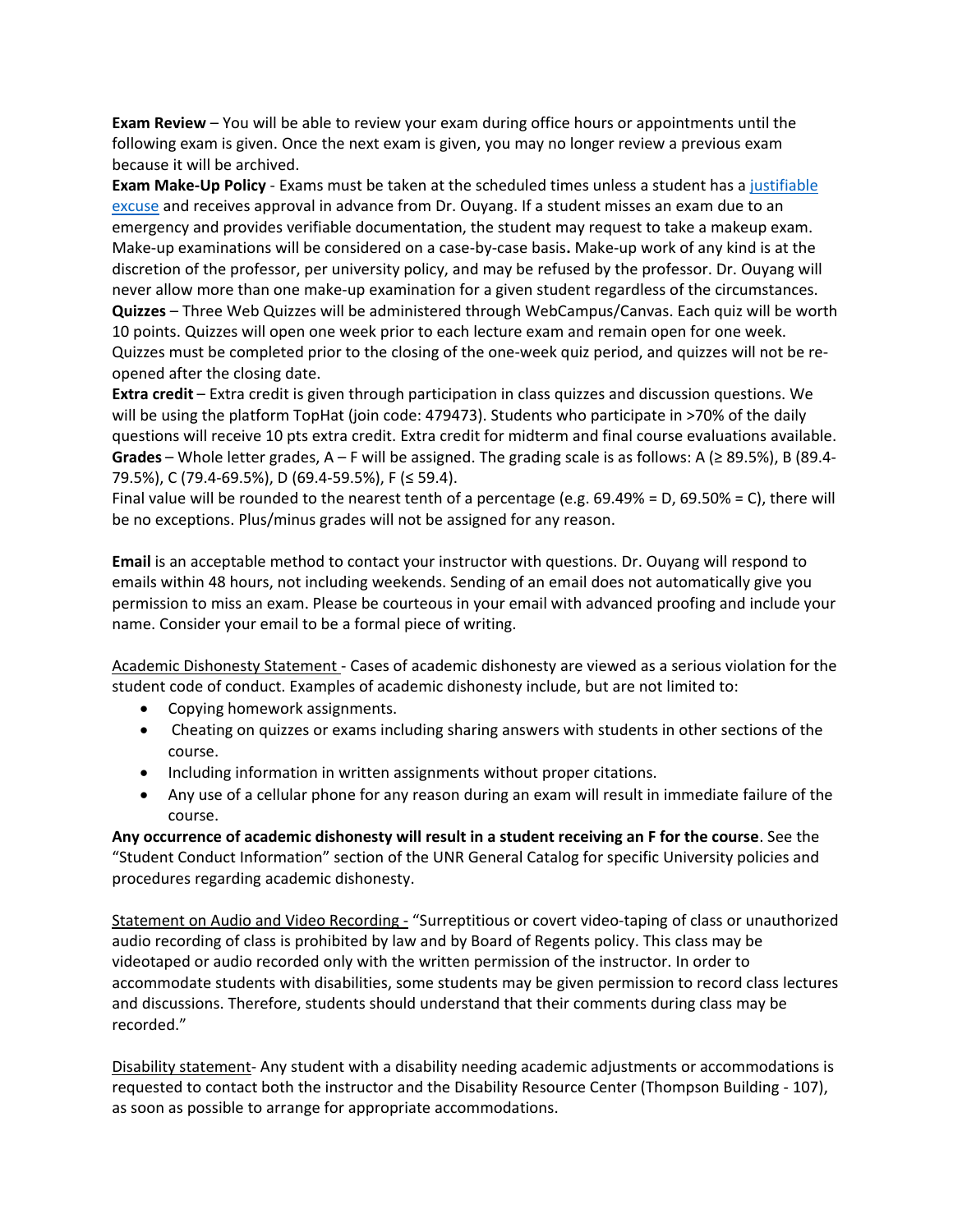| <b>Date</b> | Lecture topic                                | <b>Readings</b> |
|-------------|----------------------------------------------|-----------------|
| 8/28/17     | Intro & molecules and cells                  | Ch. 1 & 2       |
| 8/30/17     | -omics and development, epigenetics          | Ch. 3 & 4       |
|             |                                              |                 |
| 9/4/17      | (Labor day-no classes)                       |                 |
| 9/6/17      | Development, epigenetics continued           | Ch. 4           |
|             |                                              |                 |
| 9/11/17     | Transport of solutes and water               | Ch.5            |
| 9/13/17     | Nutrition and feeding                        | Ch.6            |
|             |                                              |                 |
| 9/18/17     | Metabolism                                   | Ch. 7 & 8       |
| 9/20/17     | Energetics of aerobic activity               | Ch. 8 & 9       |
|             |                                              |                 |
| 9/25/17     | <b>Thermal relations</b>                     | Ch. 10          |
| 9/27/17     | Integration - mammals in frigid environments | Ch. 11          |
|             |                                              |                 |
| 10/2/17     | Exam I review                                |                 |
| 10/4/17     | Exam I                                       |                 |
|             |                                              |                 |
| 10/9/17     | Neurons & Synapses                           | Ch. 12 & 13     |
| 10/11/17    | Sensory processes                            | Ch. 14          |
|             |                                              |                 |
| 10/16/17    | <b>Biological clocks</b>                     | Ch. 15          |
| 10/18/17    | Endocrine systems                            | Ch. 16          |
|             |                                              |                 |
| 10/23/17    | Reproduction                                 | Ch. 17          |
| 10/25/17    | Integration- migration                       | Ch. 18          |
|             |                                              |                 |
| 10/30/17    | Exam II                                      |                 |
| 11/1/17     | Movement, muscle, muscle plasticity          | Ch. 19, 20, 21  |
|             |                                              |                 |
| 11/6/17     | $O2$ and $CO2$                               | Ch. 22          |
| 11/8/17     | Respiration                                  | Ch. 23          |
| 11/13/17    | Transport                                    | Ch. 24          |
| 11/15/17    | Circulation                                  | Ch. 25          |
|             |                                              |                 |
| 11/20/17    | Integration - diving                         | Ch. 26          |
| 11/22/17    | Exam III                                     |                 |
|             |                                              |                 |
| 11/27/17    | Water and salt                               | Ch. 27          |
| 11/29/17    | Water and salt II                            | Ch. 28          |
|             |                                              |                 |
| 12/4/17     | Excretion                                    | Ch. 29          |
| 12/6/17     | Integration - dry environments               | Ch. 30          |
|             |                                              |                 |